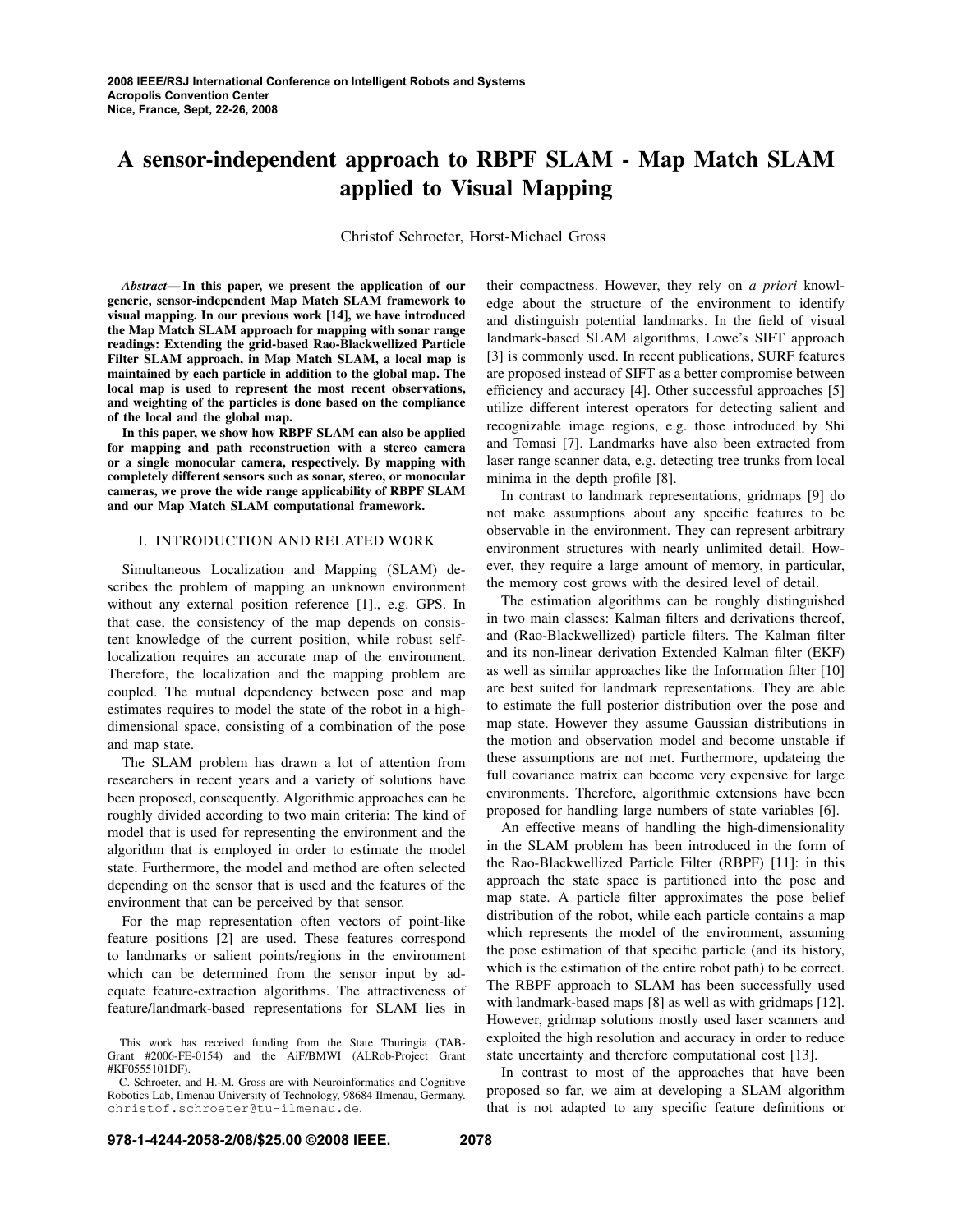sensor characteristics. Instead, a widely applicable model and algorithm should be used to represent the robot's observations and to build the global environment map. For this purpose, a gridmap model is not only used for the global map, but also for representation of the current observation(s): In addition to the global map, a local gridmap is built from the current observation or from a sequence of recent observations. While in other implementations the evaluation of state hypotheses (particles) is based on the compliance of observations with the global map through a sensor model, which is specific to a particular sensor, in our approach it is calculated using the compliance of local and global map. With this method, any sensor (even multiple sensors) can easily be integrated in the SLAM framework, as long as a gridmap can be built from the sensor observations. Furthermore, because the local map can incorporate multiple subsequent observations, it is particularly well suited for sensors with low spatial resolution or high noise, where a sequence of measurements (preferably from slightly different positions) will yield significantly richer information than a single measurement.

In [14] we presented the Map Match SLAM approach and showed its successful application to SLAM with low resolution/high uncertainty sonar range sensors. We also proposed a specific map model as a solution to the high memory cost of gridmaps in combination with large particle numbers, as an alternative to the one proposed in [13]. We will give a short overview over the SLAM framework that was used there in section III and will describe the application to binocular (stereo) vision input in section IV and to monocular vision input in section V. Experimental results for both inputs are presented in section VI.

#### II. RAO-BLACKWELLIZED PARTICLE FILTER

The complexity of the SLAM problem arises from the very high-dimensional state space, consisting of the variables describing the robot pose and the variables describing the environment state. In the case of gridmaps, the map alone usually contains a few thousands up to several million cells, each of which corresponding to a state variable. Obviously, a full posterior over the state is extremely costly to estimate. The idea of the Rao-Blackwellized Particle Filter (RBPF) in application to SLAM is to use a particle filter to estimate the robot trajectory distribution  $p(x_{1:t}|z_{1:t}, u_{0:t})$  given the sequence of odometry measurements  $u_{0:t}$  and environment observations  $z_{1:t}$ . This trajectory estimate is then used to estimate the desired distribution over map and trajectory:

$$
p(x_{1:t}, m|z_{1:t}, u_{1:t}) = p(m|x_{1:t}, z_{1:t})p(x_{1:t}|z_{1:t}, u_{0:t}) \quad (1)
$$

The particle filter works in analogy to Monte-Carlo-Localization [15], except that instead of one given map, each particle contains a separate map. In order to calculate the importance weights for  $p(x_{1:t})$ , each particle uses its own map. The map, in return, is built from the estimated trajectory of that corresponding particle. The effect is that a number of hypothesis maps are built, each corresponding



Fig. 1. Data representation overview: The particles model the distribution of the robot pose belief. Each particle contains a full map of the environment, which is a combination of the particle trajectory and the sensor observations. Furthermore, each particle contains a local map, which only contains the most recent measurements and depends on the particle's current pose belief. The situation shown is shortly before a loop closing. Apparently, the left particle is a better approximation of the true pose than the right particle.

to a possible trajectory. Importance weighting is performed with the weight for particle  $i$  following

$$
w^{(i)} \simeq \frac{p(x_t^{(i)}|z_{1:t}, u_{0:t})}{\pi(x_t^{(i)}|z_{1:t}, u_{0:t})}
$$
 (2)

Here,  $\pi(x_t^{(i)})$  denotes the proposal distribution. Typically, the motion model is used to generate the proposal distribution from the last particle generation (again, in analogy to localization), in which case the weight formula simplifies to

$$
w^i \simeq p(z_t|x_t^{(i)}, m^{(i)}) \tag{3}
$$

By repeatedly calculating importance weights, followed by resampling to adapt the particle distribution to the estimated distribution, particles are preferred which contain maps that match new observations best, therefore the most likely map is selected.

## III. MAP MATCH SLAM

The base of our SLAM approach is a particle filter, where each particle contains a pose  $(x, y, heading \phi)$  estimate as well as a map estimate. Without loss of generality, we can assume the robot to start mapping at position (0,0,0). However, it is also possible to initialize the particle filter at any other pose or even with any pose distribution, e.g. to align with a previously learned part of the map. While the robot moves, the particles move as well, according to the odometry readings and the probabilistic odometry motion model, which describes the uncertainty in the actual robot motion. Due to this uncertainty, the motion model contains a stochastic component, which results in the particles spreading out and generating slightly different trajectories. Basically, we use the standard motion model which also can be found in [12]. Additionally, during motion the robot observes the environment by means of an appropriate sensor. A map update is triggered frequently (depending on sensor range and measurement characteristics). In that map update, each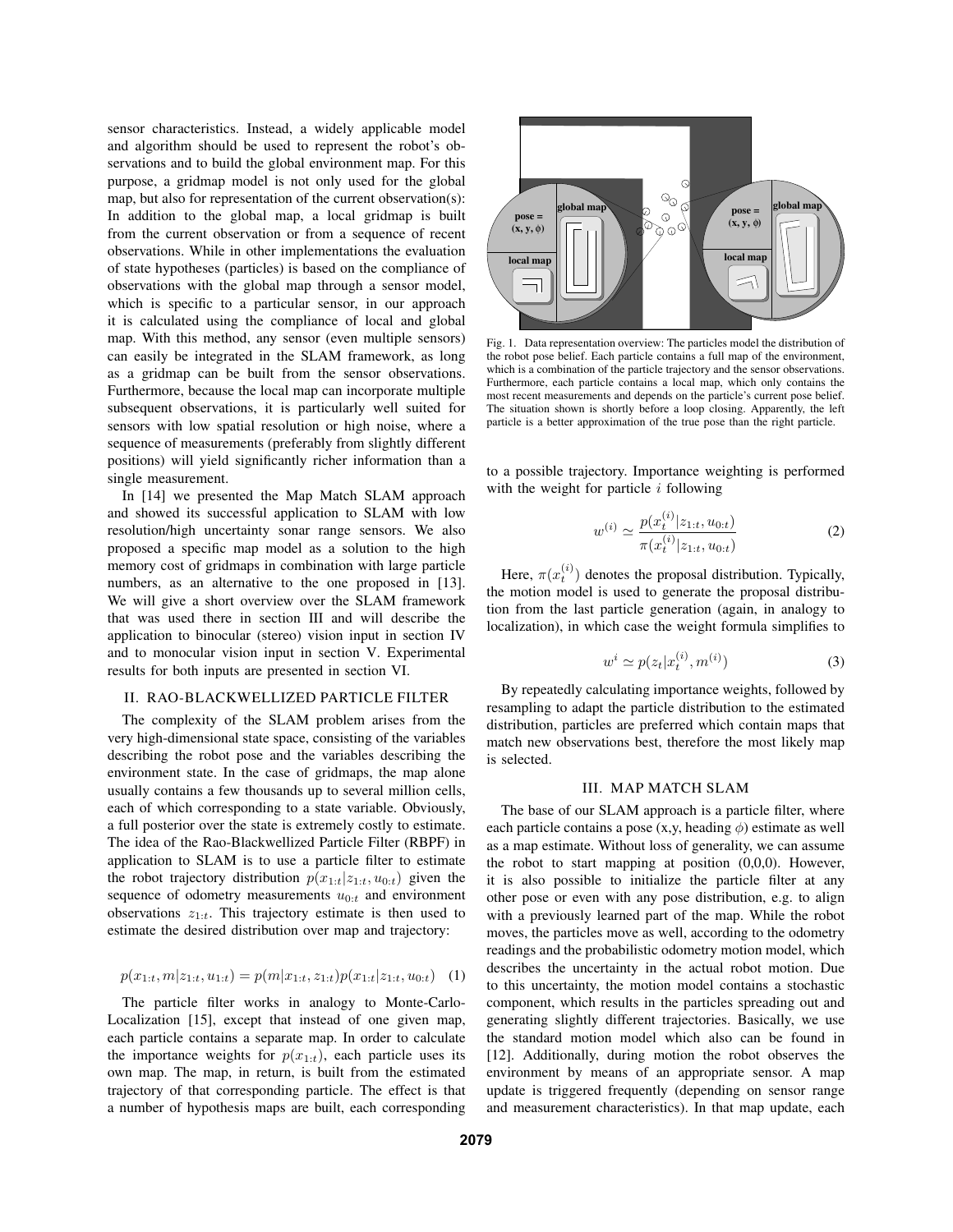particle adds the new environment observation to its own map, at its own estimated current position. Since the position estimates of the particles are slightly different, the maps differ as well (Fig. 1). As a distinctive feature of Map Match SLAM, each particle contains, in addition to the global map, a local map. The local map is built from sensor observations in the same way as the global map, but consists of a limited number of the most recent observations only, at any time.

Furthermore, by delaying updates for the global map until the robot has moved on for several meters, we can ensure that local and global map consist of disjoint sets of observations. For this purpose, observations are stored in a queue together with respective particle positions and global map updates are performed with queue elements after the robot has moved away from the actual observation position. This enables the use of map matching between local and global map for particle weighting, while still making best use of the available information by incorporating all observations in the global map.

Because of the delayed updates, from the start of mapping, as long as the robot moves forward, the global map at the current position is unknown, and there is no overlap between local and global map. Only when the robot returns to a known area (more precisely, when a particle believes to return to a known area), local and global map overlap at the estimated position and can be compared (Fig. 2). For a correct particle position estimate, local and global map of the particle should be compliant with each other (assuming a static environment), while for wrong position estimates, there will be discrepancies between the maps. Therefore, the matching of local and global map is an appropriate measure for evaluating the correctness of the particle's position estimate.

An alternative to using one local per particle would be to build one common local map (relative to a robot centered reference frame) and transform that local map into world coordinates for the matching, according to each respective particle's position. Unfortunately, the discrete nature of grid maps causes aliasing effects under translational and rotational transformations, therefore this solution would come at the cost of reduced pose resolution.

The calculation of the match value between the local and global map is simple: For each cell in the local map the occupancy value of the corresponding cell in the global map is tested. If the cell is occupied in both maps, it contributes with a value of  $+1$ . If the cell values of local and global map disagree, the cell contributes with a value of −1. That way, the match value is positive if local and global map are very similar, and it is negative if many objects exist in the local map where there is free space in the global map. Discrimination between free, occupied and unknown cells is done based on thresholds, but there is little sensitivity of the results with respect to the actual threshold values, because cell values mostly converge towards 0/1 after few observations and the map itself is nearly binary. Therefore, the following, simple binary decision is applied for calculating the match value:



Fig. 2. Map matching: For the left particle, representing a correct position belief, the local map (white) is aligned to the global map (dark gray) very well, while for the right particle, which does not represent a position belief consistent with the environment, the local map conflicts with the global map (many of the occupied wall cells in the local map correspond to free cells in the global map). This situation would result in a higher weight for the left particle, supporting the position hypothesis which generates a consistent map.

$$
match(i) = \sum_{cell \in map} \begin{cases} 1 & if \quad (local(cell) = occ) \land \\ & (global(cell) = occ) \\ -1 & if \quad (local(cell) = occ) \land \\ & (global(cell) = free) \land \\ -1 & if \quad (local(cell) = free) \land \\ & (global(cell) = occ) \\ 0 & otherwise \end{cases}
$$
(4)

Note that there is no rating for matching free cells. Because the number of free cells is typically dominating occupied cells, a "reward" for matching free cells would often favor a maximum *area overlap* of local and global map, disregarding the accurate match of occupied cells. In the experiments, in many cases this would prevent a correct loop closure, as those particles that approached a loop closure position earlier would be weighted higher, regardless of correct position estimate. Furthermore, unknown cells do not contribute to the match value (eq. 4), because an unknown cell does not allow any assumption about the "correct" cell value - it is not even justified to assume unknown cells in the local map must correspond to unknown cells in the global map, as a slightly different robot path may yield observations of a cell that was occluded previously (or vice versa).

To obtain the actual particle weight  $w^{(i)}$ , an exponential function is applied as follows:

$$
w^{(i)} = e^{c \cdot match^{(i)}} \tag{5}
$$

with  $c$  being a free parameter to influence the range of the particle weights and, therefore, the speed of convergence.

### IV. GRIDMAPS FROM DISPARITY IMAGES

In our previous work [14], we introduced Map Match SLAM for sonar range sensors. There, we found that map matching works better for particle weighting in RBPF SLAM than single observations when working with sonar sensors, which have a low resolution and high characteristic sensor noise. In order to prove the easy adaptation to various sensors (even with a completely different measurement principle), we will show here how to use Map Match SLAM for building gridmaps from disparity images that are provided by a stereo camera. Only minor modifications are necessary for using a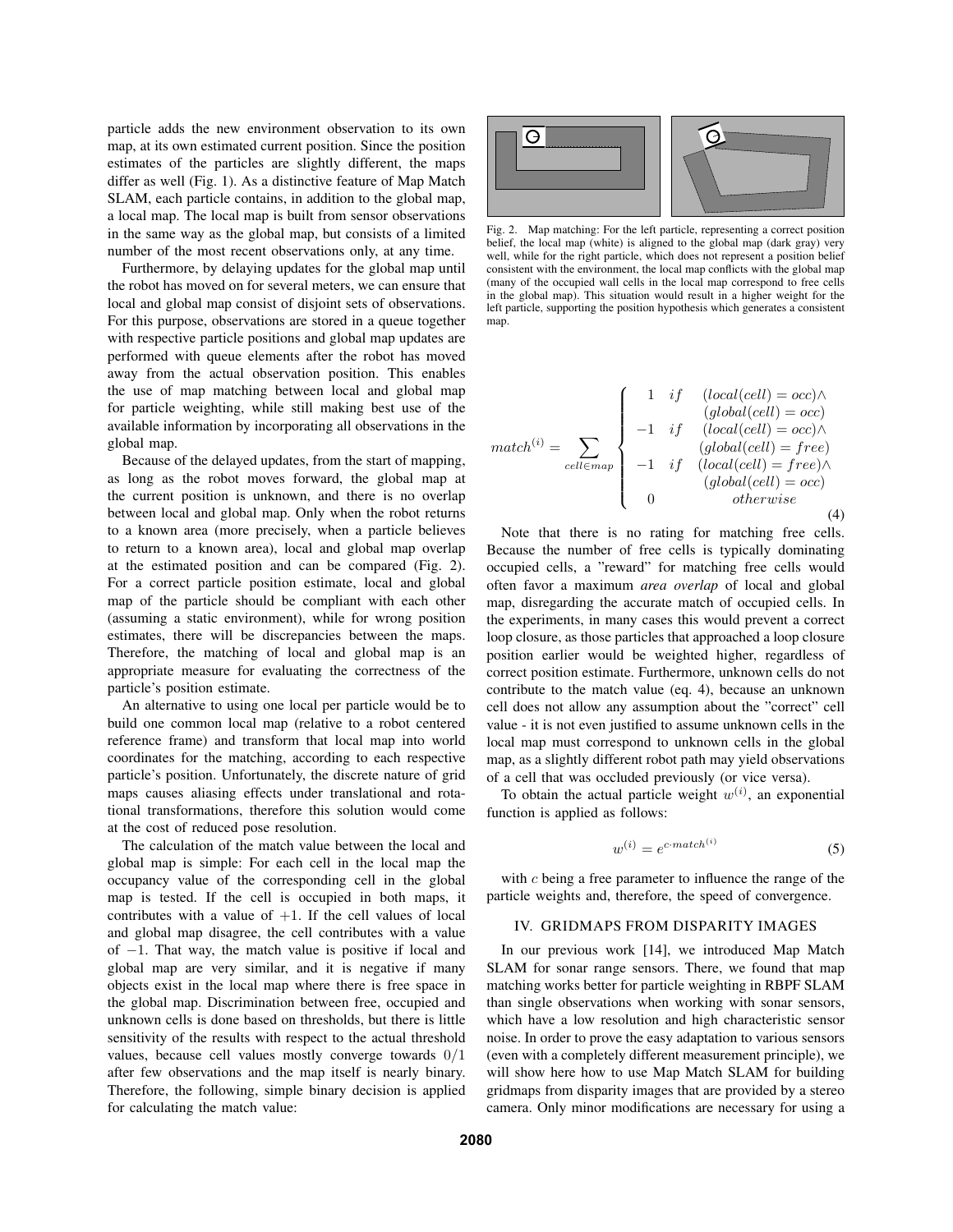

Fig. 3. Left: The stereo camera mounted on our experimental platform SCITOS-G5 from MetraLabs GmbH, Ilmenau. Right: An obstacle seen from two different observation positions: Due to the camera's limited field of view, only the lower part of the obstacle is visible if it is too far away from the robot. Consequently, that position will be wrongly estimated as free space from that observation (see text).



Fig. 4. Occupancy estimation using a stereo camera: One input image of the stereo image pair (top left) and the corresponding disparity image (top right,  $yellow = low$ , orange = medium, red = high disparity). The disparity image is not dense because disparity can only be calculated for image regions with distinctive structure. The bottom images show the 3D point cloud generated from the disparity image (left, side view into the scene, + camera viewing frustum) and the respective cell occupancy estimations (right, with red =  $occupied cells, green = free cells)$  for the visible area: the opposite door and wall as well as the edge of the box to the right are correctly seen as obstacles, while the floor is free space (incidentally, this is a view out of the door that is visible in the background in Fig. 3)

new sensor: In fact, only the map update needs to be modified to be able to update the local as well as the global map from the sensor data. All other parts of the particle filter (motion update, particle weighting through map matching, resampling etc.) remain unchanged.

For image aquisition, we use a Videre Design Stereo-On-Chip (STOC) camera (Fig. 3 left), which calculates disparity images from two calibrated camera images in hardware (Fig. 4). Furthermore, the camera library also provides methods to transform the pixels into a 3D depth point cloud in the camera coordinate system. This is possible because view direction is correctly known for each pixel from the camera's intrinsic parameters (determined as part of stereo calibration), and the depth is known through disparity.

In order to convert the 3D points into robot coordinates (to get the relative position as well as the height above ground), we need to know the camera mount parameters height and pitch. This is estimated in a simple calibration run where the camera must see (nearly) only the floor in front of the robot, preferably with good surface structure. With the assumption that all points in the generated point cloud are on the ground plane, the best fitting height and pitch parameters are calculated using a RANSAC algorithm [16].

With known camera mount parameters, points can be transformed from the camera coordinate system into the robot coordinate system. With the robot position estimated by a particular particle, a further transformation yields a global coordinate system position for each point.

The occupancy estimate is done in the following way: first, the world coordinate points calculated from the disparity images are assigned to the respective cells of the occupancy gridmap. Every point with height above an obstacle threshold  $h > h_{obst}$  indicates that the cell is occupied. A point below a free space threshold  $h < h_{free}$  indicates a free cell. Here, we do not make any implicit assumptions about free space, (like, e.g. space between the robot and the next obstacle is free), because they do not hold if an obstacle is not perceived, e.g. due to insuffient surface structure. Instead, cells are only considered to be free in the current observation if the floor is actually visible (and disparity for it can be determined).

Note that there may be points of different height within one cell. In order to eliminate outliers (erroneous obstacle detections), a cell is estimated as occupied only if a certain number of points (e.g. 5) above the obstacle threshold are located within the cell. If there are points indicating free space, but no obstacle points, the cell is considered to be free. These estimates are then used to update the stored occupancy for all cells  $P(occ_{ii})$ , using standard Bayesian occupancy update [9]:

$$
P(occ_{ij}|o_{1:n}) = 1.0 - \frac{1.0}{1.0 + \frac{P(occ_{ij}|o_n)}{1 - P(occ_{ij}|o_n)} \cdot \frac{P(occ_{ij}|o_{1:n-1})}{1 - P(occ_{ij}|o_{n-1})}}
$$
(6)

where the intial occupancy is 0.5. If a cell holds no or not a sufficient number of depth points in the current observation, it remains unchanged.

One specific exception arises from the limited field of view of the camera: Since the camera is mounted in such a way that it is looking towards the floor in front of the robot, the visible height decreases with the distance from the robot (Fig. 3 right). Due to that limitation, obstacles become partly or fully invisible if they are too far away from the robot. When the lower part is still visible but not the upper part, the respective position will wrongly be estimated to be free from that observation. Through the cell update, this could lead to fluctuation of the cell occupancy estimates or even removal of previously correctly perceived obstacles from the map. Note that although the viewing frustum is known, the 2D occupancy grid map does not store the height of obstacles and hence it is impossible to decide whether the object that occupied the cell in an earlier observation has disappeared or is just out of view. Eventually, this limitation could only be overcome by using a representation which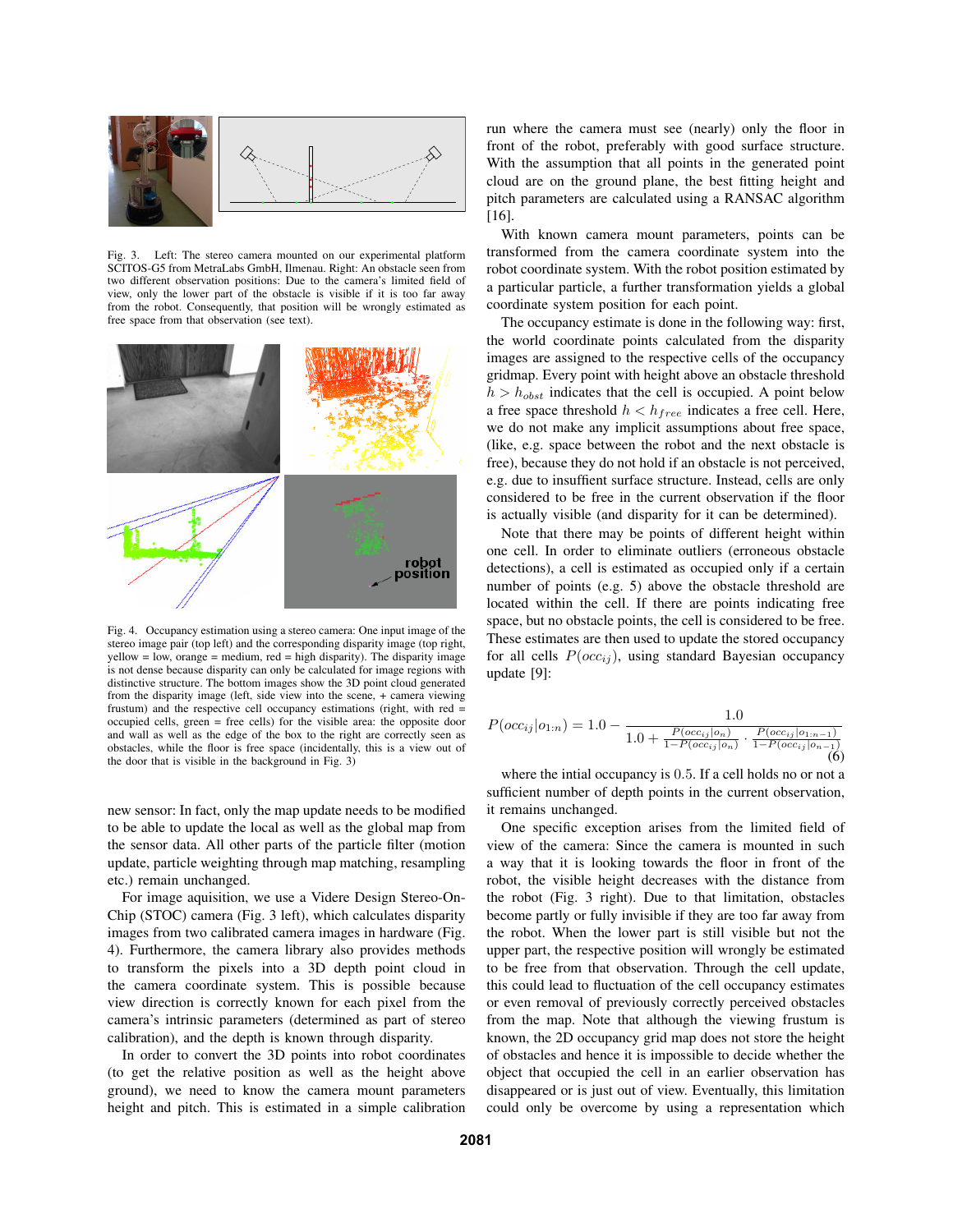preserves the distribution of obstacles also in the height dimension, e.g. similar to [18]. Our intention here is to show that map matching using a simple 2D model will yield good results in many scenarios. To this purpose, we resort to a simple heuristic method: occupancy updates with "free" observations are omitted if a cell has an occupancy above a certain threshold, i.e. obstacles have been seen in that cell in a certain number of observations before. This way, an obstacle will remain in the map even if it is out of the camera's field of view in later observations. There is a drawback of course: This method is not suited for environments with dynamic objects, as an obstacle that was seen in a certain place will remain in the map - even if it disappears, and the position is observed to be free later.

# V. GRIDMAPS FROM MONOCULAR CAMERA IMAGES

In order to further prove the wide range capabilities of the Map Match SLAM approach, we also demonstrate SLAM from monocular camera input. Again, only the map update needs to be adapted. Since the hardware does not provide depth information in that case, we need an extended preprocessing. To reconstruct 3-dimensional information from the camera images, a stereo-from-motion approach was used [17]. The basic components of the depth reconstruction algorithm are:

1) Detection of interest points in the camera images applying the FAST feature detector [19].

2) Tracking of features over a sequence of images through optimal linking of the detected points in consecutive frames. The robot's odometry is used for finding epipolar lines and initial 3D position estimation. Furthermore, image window correlation is considered in the linking process.

3) Utilizing a multi-baseline stereo approach for initial depth estimation of tracked points: a tracked feature's 3D position is calculated from the feature's image positions in a sequence of frames. Odometry is used as an estimate of the respective camera observation positions. Since errors in the odometry are small enough over a short distance (features are usually tracked for not more than a few meters), it is sufficient for that purpose.

4) Kalman filtering for refinement of the 3D position: With the initial estimate, one Kalman filter is initialized for each feature. Tracking of features continues until they are lost (usually because they leave the camera's field of view). Each new observation contributes to the position estimate by a Kalman filter observation update. Since feature positions are estimated in global coordinates, a motion update is not required.

In contrast to a binocular stereo camera setup, in monocular stereo-from-motion the observation positions are not calibrated and scanlines for detection of matching points are not exactly known. Therefore, uniqueness/recognizability requirements for feature points are much higher. Besides the computation cost, this is the main reason that the resulting depth information is very sparse compared to a stereo camera (Fig. 5). This also affects the occupancy information that can



Fig. 5. Stereo-from-motion: 3D points estimated from the monocular image sequence (only the most recent image shown here). The feature's positions in the current image are marked, the color illustrates the estimated height over ground (green = low, orange = medium, red = high).



Fig. 6. SLAM using a stereo camera: The top image shows the path and the resulting occupancy grid map according to the robot's odometry. The length of the hallway is about 40m and the entire pathlength in this experiment is 300m. Although odometry has a relatively good accuracy on the SCITOS robot in comparison to other platforms, the position errors accumulate up to a few meters and in effect the map is very inconsistent. In the bottom image, the corrected path and map from our Map Match SLAM approach with a visual depth sensor is shown. All the position errors are corrected and the obstacles and free space in the map are clearly defined, despite the limitations of the sensor and its field of view.

be extracted. Due to the sparse depth information, detection of free space is not feasible. The map building is restricted to estimation of occupied cells from detected feature points with a height greater than an obstacle threshold (Fig. 8). For the map matching, eq. 4 is used again, but since no free cells are detected, only matching occupied cells contribute to the sum value. Of course, for path planning and obstacle avoidance this kind of map can only serve as an additional cue and needs to be combined with information from other sensors like laser or sonar. For e.g. self-localization, though, it is directly applicable. The approach is mainly presented here to show that Map Match SLAM is capable to estimate the correct path even with such sparse sensor information, although we are aware of the fact that occupancy grids may not be the best suited spatial model for this kind of sensor.